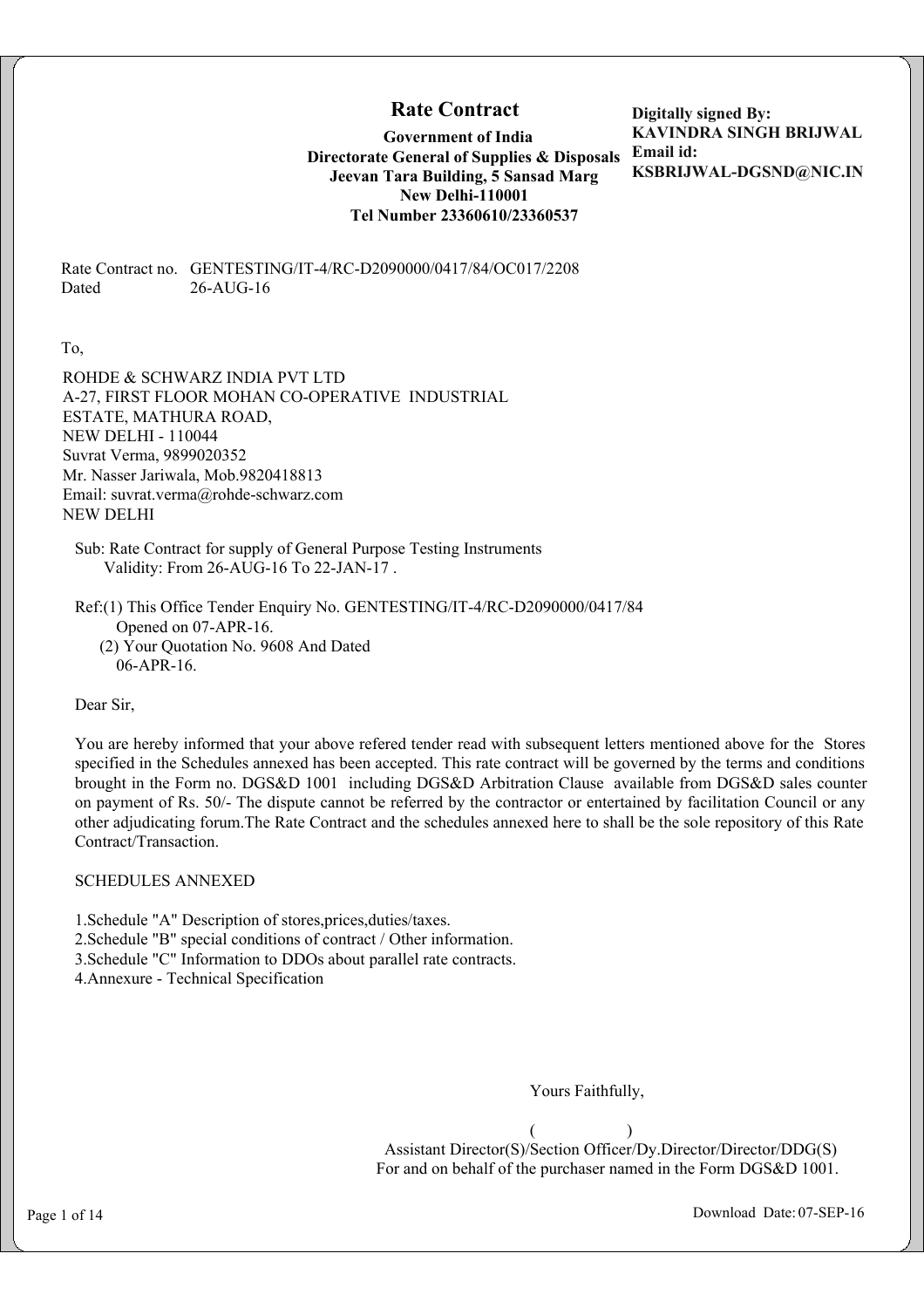COPY TO:

 1.The Chief Controller of Accounts,Department of commerce,New Delhi/ COA Mumbai/COA Kolkata,COA Chennai. (Through authentication cell) This issues with the approval of competent authority. 2.Deputy Director General of Supplies & Disposals,Chennai -10 copies each 3.Deputy Director General of Supplies & Disposals,Kolkata -10 copies each 4.Deputy Director General of Supplies & Disposals,Mumbai -10 copies each 5.Deputy Director General (QA),Kolkata -10 copies each 6.Deputy Director General (QA),Chennai -10 copies each 7.Deputy Director General (QA),Mumbai -10 copies each 8.Deputy Director General (QA),DGS&D -10 copies each 9.Inspection Authority ADG(QA) DGS&D New Delhi - 110001. 10.Quality assurance Officer Director (QA) Delhi Directorate/ Mumbai,Chennai/Kolkata. 11.Concurrent Audit 12.MIS Cell 13.Ledger clerk 14.O.L.Section 15.All Direct Demanding Officers as per mailing list maintained by DGS&D. 16.Concerned CQA(for defence item only)-As per Clause 19 of RC 17.Concerned SQAO(for defence item only)-As per Clause 20 of RC

 $($  Assistant Director (S) / Section Officer / Deputy Director/Director/DDG(S) FOR DIRECTOR GENERAL OF SUPPLIES & DISPOSALS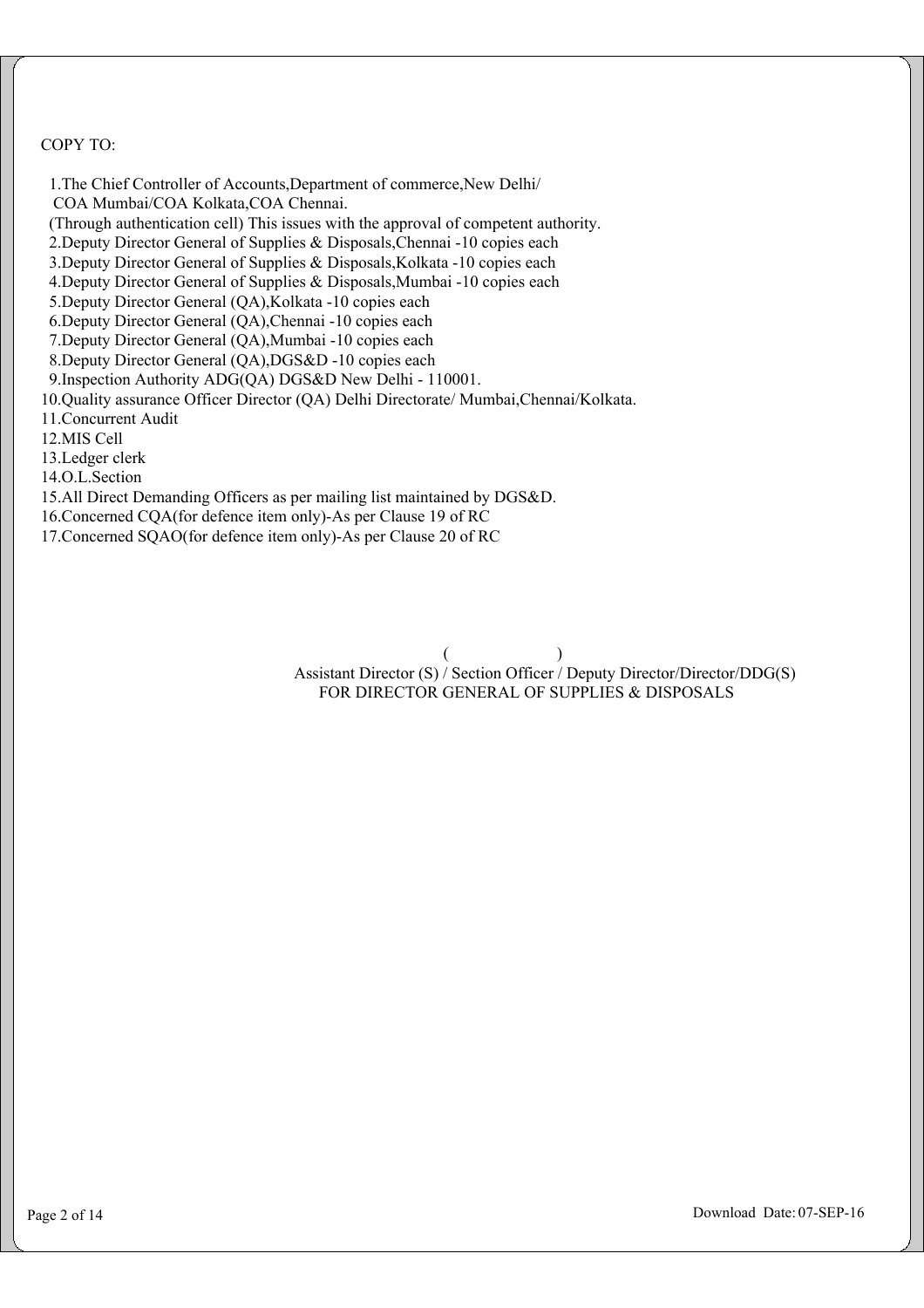#### **SCHEDULE - A**

1.Rate Contract No.:-GENTESTING/IT-4/RC-D2090000/0417/84/OC017/2208 Dated 26-AUG-16 For the Supply of General Purpose Testing Instruments

2.Advance Rate Contract No.:- Nil Dated

3.(a) Name and Full Address of the Firm :-

ROHDE & SCHWARZ INDIA PVT LTD A-27, FIRST FLOOR MOHAN CO-OPERATIVE INDUSTRIAL ESTATE, MATHURA ROAD, NEW DELHI - 110044 Suvrat Verma, 9899020352 Mr. Nasser Jariwala, Mob.9820418813 Email: suvrat.verma@rohde-schwarz.com NEW DELHI DELHI - 110044 Tel. No. - 9899020352, 011-42535400 Fax - 011-42535433 Email - suvrat.verma@rohde-schwarz.com

- (b) Name and Full Address of Manufacturer :- Rohde & Schwarz GmbH & Co. KG Postfasch 801469 Muehldorfstrasse 15, 81671 Munchen, Germany
- (c) Brand: R&S

4.Validity of Rate Contract: 26-AUG-16 To 22-JAN-17

5.Description of Item, Specification,Unit, Rate

| Item Model     |                                                                                                                                        | <b>Store Description</b>                          |        |                                                                                                       |                  |                              | Unit    | Rate                                                                                                                                      |
|----------------|----------------------------------------------------------------------------------------------------------------------------------------|---------------------------------------------------|--------|-------------------------------------------------------------------------------------------------------|------------------|------------------------------|---------|-------------------------------------------------------------------------------------------------------------------------------------------|
|                | No. No.                                                                                                                                | ED                                                | $ED\%$ |                                                                                                       | CST/VAT CST/VAT% | Service Tax                  | (in Rs) |                                                                                                                                           |
| $\overline{4}$ | R&S/RTH<br>Scope $-100$<br>MHz, 2 Ch,<br><b>Sampling Rate</b><br>$5$ GS/s,<br>Memory 500<br>KSa With 2<br>Nos 500 MHz,<br>600 V CAT IV | Hand Held Oscilloscope<br>with inbuilt Multimeter |        | Description: Hand Held, Measurement range:<br>100 MHz Battery Operated Oscilloscope cum<br>Multimeter |                  |                              | NOS.    | 187120<br>Rs. ONE<br><b>LAKHS</b><br>EIGHTY-<br><b>SEVEN</b><br><b>THOUSAN</b><br>D ONE<br><b>HUNDRED</b><br><b>TWENTY</b><br><b>ONLY</b> |
|                |                                                                                                                                        |                                                   | N.A    |                                                                                                       | Excl.            | 5                            |         |                                                                                                                                           |
|                |                                                                                                                                        | Min. Order Qty(in unit): - 1                      |        | Lead Time(in days): $-21$                                                                             |                  | Rate of Supply(monthly):-200 |         |                                                                                                                                           |
| 5.             | R&S/RTH<br>Scope $-200$                                                                                                                | Hand Held Oscilloscope<br>with inbuilt Multimeter |        | Description: Hand Held, Measurement range:<br>200 MHz Battery Operated Oscilloscope cum               |                  |                              | NOS.    | 205920<br>Rs. TWO                                                                                                                         |

Page 3 of 14 Download Date: 07-SEP-16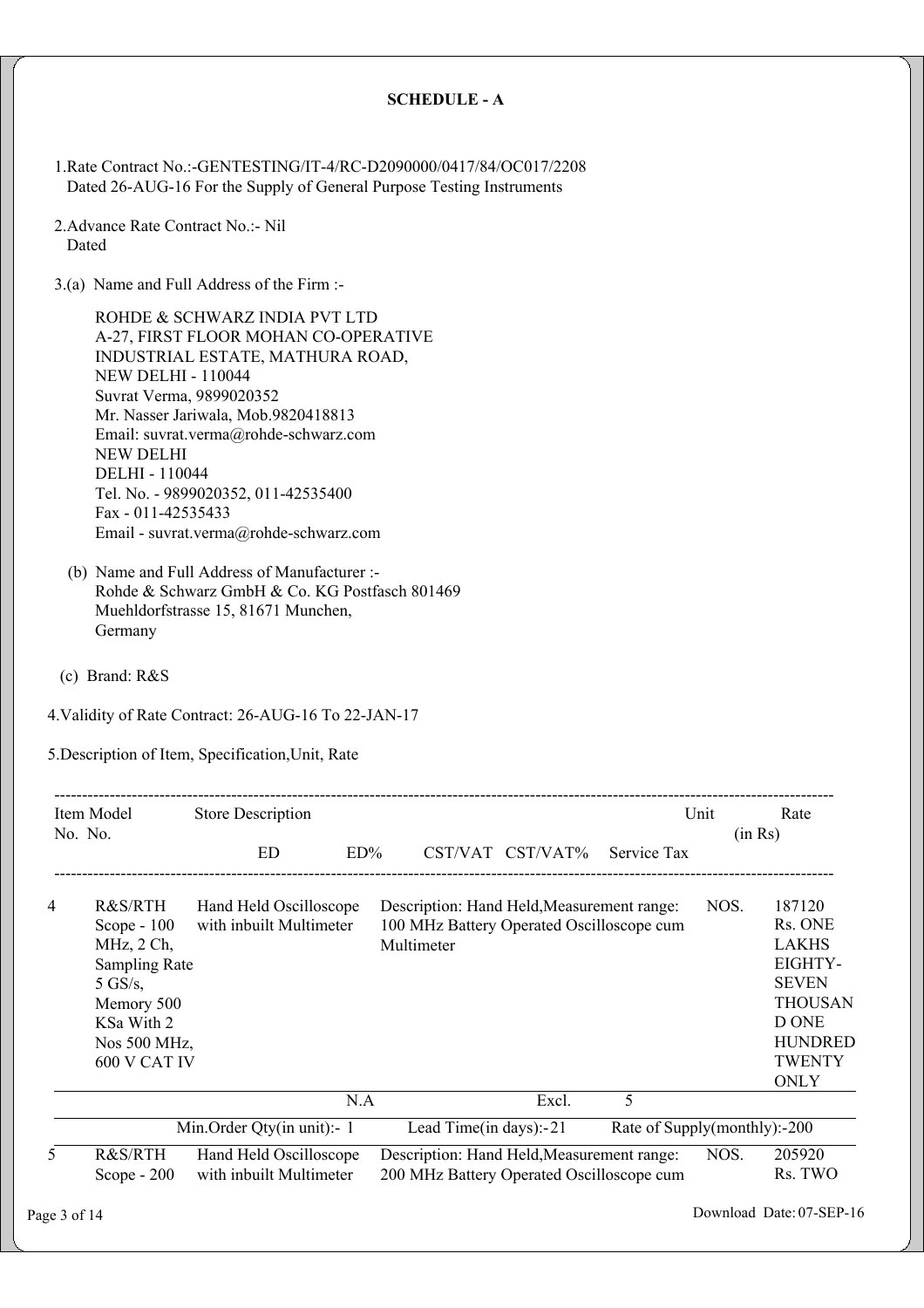| MHz, 2 Ch,<br><b>Sampling Rate</b><br>$5$ GS/s,<br>Memory 500<br>KSa With 2<br>Nos 500 MHz,<br>600 V CAT IV | Multimeter                                                                                                             |                                                                                                                                                                                                                                                                                                                                                                                                                                | <b>LAKHS</b><br><b>FIVE</b><br><b>THOUSAN</b><br><b>D NINE</b><br><b>HUNDRED</b><br><b>TWENTY</b><br><b>ONLY</b> |  |  |
|-------------------------------------------------------------------------------------------------------------|------------------------------------------------------------------------------------------------------------------------|--------------------------------------------------------------------------------------------------------------------------------------------------------------------------------------------------------------------------------------------------------------------------------------------------------------------------------------------------------------------------------------------------------------------------------|------------------------------------------------------------------------------------------------------------------|--|--|
| N.A                                                                                                         | Excl.                                                                                                                  | 5                                                                                                                                                                                                                                                                                                                                                                                                                              |                                                                                                                  |  |  |
| Min.Order Qty(in unit):- 1                                                                                  | Lead Time(in days):-21                                                                                                 | Rate of Supply(monthly):-200                                                                                                                                                                                                                                                                                                                                                                                                   |                                                                                                                  |  |  |
| 6-Terms of Delivery:                                                                                        |                                                                                                                        | Free delivery at site including installation / commissioning.                                                                                                                                                                                                                                                                                                                                                                  |                                                                                                                  |  |  |
| 7-Excise Duty:                                                                                              | applicable later on.                                                                                                   | ED NA at present and will not be charged even if it is                                                                                                                                                                                                                                                                                                                                                                         |                                                                                                                  |  |  |
| 8-Sales Tax:                                                                                                | CST / VAT Extra $(a)$ 5%.                                                                                              |                                                                                                                                                                                                                                                                                                                                                                                                                                |                                                                                                                  |  |  |
| 9-Delivery Period:                                                                                          | Upto first 200 Nos. within 51 days from the date of receipt of<br>clear Order. Thereafter $\omega$ 200 Nos. per month. |                                                                                                                                                                                                                                                                                                                                                                                                                                |                                                                                                                  |  |  |
| 10(a)-Annual Turnover:                                                                                      | $0 -$                                                                                                                  |                                                                                                                                                                                                                                                                                                                                                                                                                                |                                                                                                                  |  |  |
| (b)-Monetary Limit(In Rs.):                                                                                 | Without Any Limit                                                                                                      |                                                                                                                                                                                                                                                                                                                                                                                                                                |                                                                                                                  |  |  |
| 11-Payment Terms:                                                                                           | stores.                                                                                                                | 90% against provisional receipt of stores by consignee, after<br>delivery of stores by Green Channel firms on selfcertification<br>with OEM warranty/Guarantee certificate and balance 10% on<br>acceptance of stores by consignee within 60 days of receipt of                                                                                                                                                                |                                                                                                                  |  |  |
| 12-Slab Discount Clause:                                                                                    | Applicable                                                                                                             |                                                                                                                                                                                                                                                                                                                                                                                                                                |                                                                                                                  |  |  |
| (Click here to see the details)                                                                             | Value From<br>1000000<br>2000001<br>3000001<br>4000001<br>5000001                                                      | To<br>2000000<br>3000000<br>4000000<br>5000000<br>And Above                                                                                                                                                                                                                                                                                                                                                                    | % Discount<br>.5<br>.75<br>1<br>1.25<br>1.5                                                                      |  |  |
| 13-Prices:                                                                                                  | <b>FIXED</b>                                                                                                           |                                                                                                                                                                                                                                                                                                                                                                                                                                |                                                                                                                  |  |  |
| 14-Quantity Offered:                                                                                        | As mentioned each item above.                                                                                          |                                                                                                                                                                                                                                                                                                                                                                                                                                |                                                                                                                  |  |  |
| 15-Minimum Quantity in Single Supply Order:<br>16-Minimum order Value in Single Supply Order:               | $\boldsymbol{0}$                                                                                                       |                                                                                                                                                                                                                                                                                                                                                                                                                                |                                                                                                                  |  |  |
| 17-Status of the RC Holding Firm:                                                                           | LSI                                                                                                                    |                                                                                                                                                                                                                                                                                                                                                                                                                                |                                                                                                                  |  |  |
| 18-Paying Authority:                                                                                        | PAO, User Deptt                                                                                                        |                                                                                                                                                                                                                                                                                                                                                                                                                                |                                                                                                                  |  |  |
|                                                                                                             |                                                                                                                        | (a) The payment to the suppliers in all the adhoc Contract<br>(A/Ts) and / or Supply Order placed against DGS&D Rate<br>Contracts shall be made directly by indentors i.e. order placing<br>authotity through their concerned Pay & Accounts Offices only,<br>instead of CCA(Supply) or its Regional Pay & Accounts<br>Offices of Department of Commerce.<br>(b) The payment to the supplier shall be paid by the indentors as |                                                                                                                  |  |  |
| Page 4 of 14                                                                                                |                                                                                                                        |                                                                                                                                                                                                                                                                                                                                                                                                                                | Download Date: 07-SEP-16                                                                                         |  |  |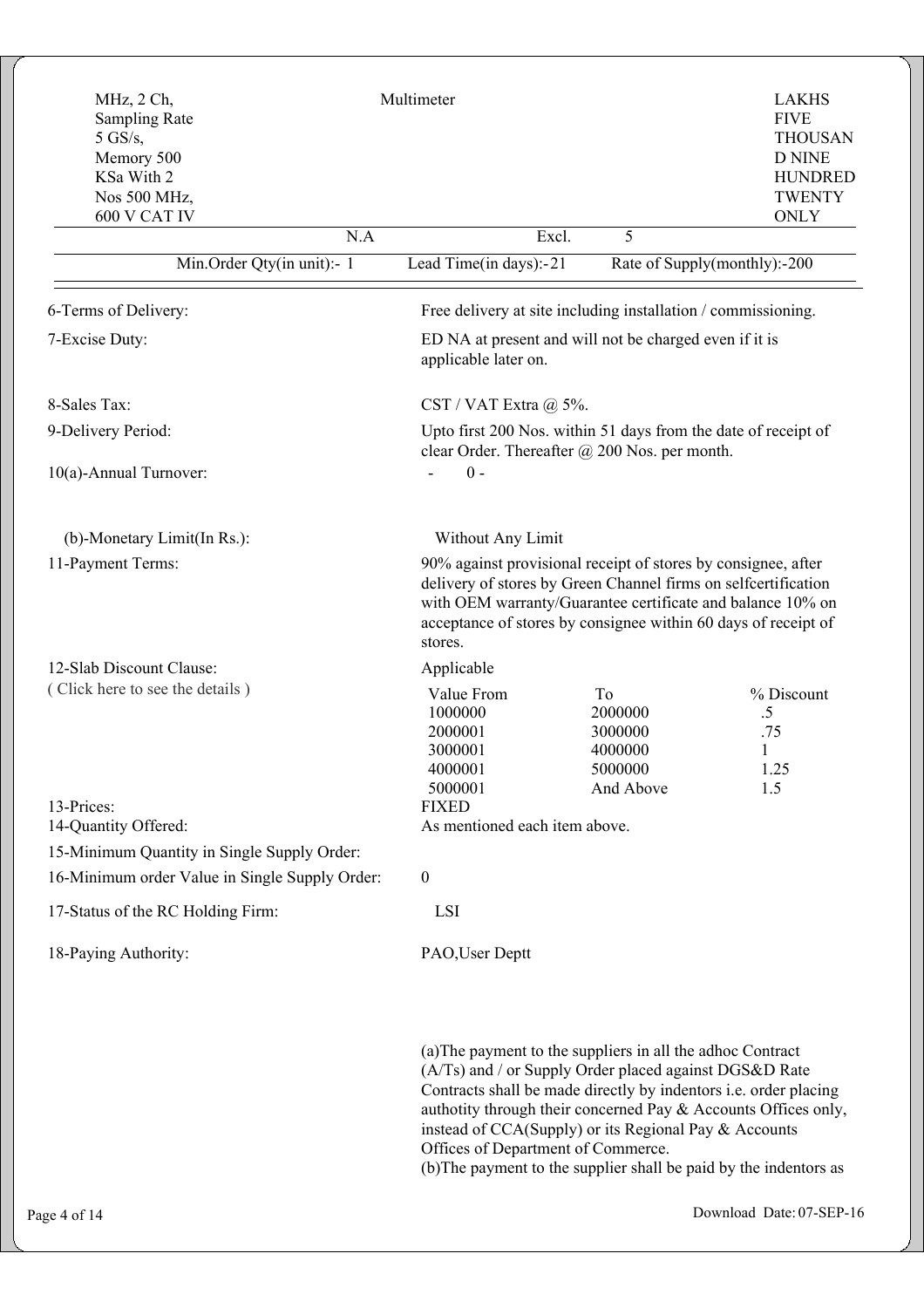|                                                                 | per prescribed forms of payments including timelines for<br>payments within 60 days of due date which must be ensured by<br>the indentors. Delays, if any, in this regard would render the<br>indentors responsible and not the DGS&D in any manner<br>whatsoever.<br>(c)Consequently, the requisite Departmental charges +<br>prevailing Service Tax thereon shall be deposited by the<br>respective Pay & Account offices (PAO) of the indentors<br>directly to the Receipt Head Account of DGS&D as prescribed<br>by CGA.<br>(d)Indentors shall be directly responsible for any non-<br>compliance/default for the afore-said provisions. |
|-----------------------------------------------------------------|----------------------------------------------------------------------------------------------------------------------------------------------------------------------------------------------------------------------------------------------------------------------------------------------------------------------------------------------------------------------------------------------------------------------------------------------------------------------------------------------------------------------------------------------------------------------------------------------------------------------------------------------|
| 19-Inspection Authority:                                        | Not applicable since the firm is holding<br>Green channel status for subject stores                                                                                                                                                                                                                                                                                                                                                                                                                                                                                                                                                          |
| 20-Quality Assurance Officer/Inspecting officer:                | $-do-$                                                                                                                                                                                                                                                                                                                                                                                                                                                                                                                                                                                                                                       |
|                                                                 | For stores procured against DGS&D Rate Contract the<br>Inspection Officer would be:<br>(i) User Departments/DDO/Consignee itself or any<br>authority/agency appointed by them or<br>(ii) Additional Director General (QA) in DGS&D (if<br>desired by user Departments/DDO/Consignee).                                                                                                                                                                                                                                                                                                                                                        |
| 21-Place where the Stores are to be Tendered<br>for Inspection: | Not Applicable being Green Channel Firm                                                                                                                                                                                                                                                                                                                                                                                                                                                                                                                                                                                                      |
| 22-R/C is DDOs Operated:                                        | Yes                                                                                                                                                                                                                                                                                                                                                                                                                                                                                                                                                                                                                                          |

With effect from First October two thousand eight (01-10-2008), all supply order(s) against this Rate Contract must be placed by Direct Demanding Officer(s) on-line through D.G.S&D web site (www.dgsnd.gov.in) (indentor's page) only. Supply order(s) in any other form placed on or after 01-10-2008 shall not be valid and shall not be acted upon by the contractor or any other concerned agencies.

 DDO shall download the supply order and send an ink signed copy to the concerned paying authority specified in the rate contract through Registered / speed post immediately after on-line placement of Supply Order(s).

23-Packing & Specification :

see annexure

24. Operation of Rate Contract and Fee.

----------------------------------

a) All the Government Indentors/ users including Central Government, Union Territories, State Governments, Autonomous Organisations, PSUs, Municipalities and Corporations are authorized to operate Rate Contract of DGS&D as Direct Demanding Officers (DDOs).

b) They will place online supply orders of DGS&D e-portal against DGS&D R/Cs for which user Login ID and Password shall be given to them. All supply orders against DGS&D Rate Contract shall be placed on-line only to treat such transactions under the preview of DGS&D Rate Contract. Consequently, provision of placement of Direct / Referral orders is deleted.

c) Furthermore, the payment has been decentralized and is to be made by User Department. The inspection of Stores by DGS&D has already been made optional and left to the Indentor to get the stores inspected by any competent agency, if it desires so.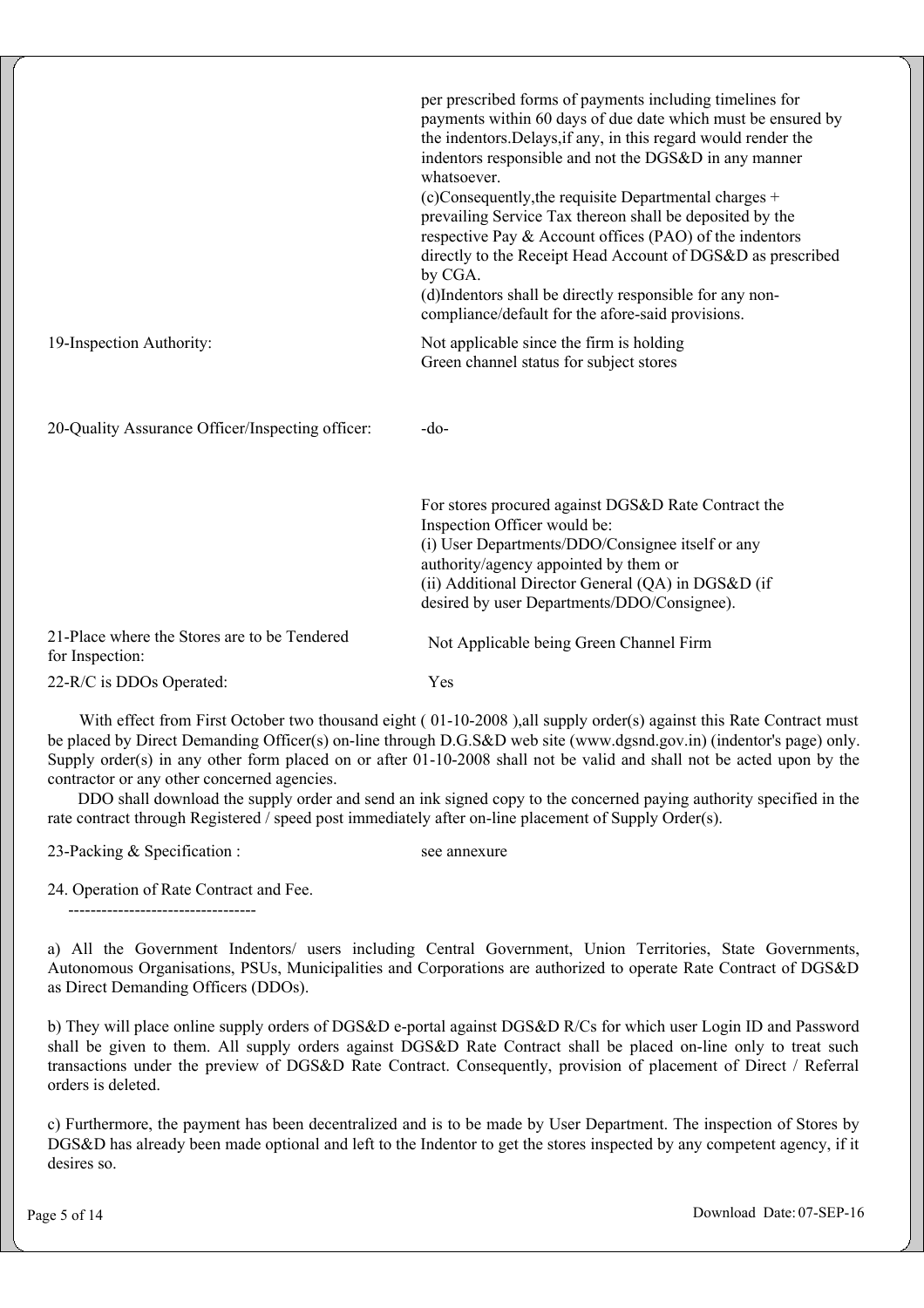#### d) Fee for Purchase Service:

 ------------------------ The departmental charges for Purchase Service of DGS&D shall be Nil for online supply orders through DGS&D portal for all category of user departments i.e. Central or State Government Ministries/ Departments, PSUs,Autonomous Bodies, Corporations or Municipalities etc.

#### e) Fee for Inspection:

 ------------------ (i) Online supply orders through DGS&D portal by Central Government Ministries/ Departments:

 Inspection activities have been decentralised. Indentors can select Inspection Agency of their choice, including third party or Quality Assurance Office of DGS&D, while placing the supply order against rate contracts. Inspection fee for Inspection service through DGS&D, if opted by user department, shall be levied  $\omega$  1% of the value of the supply order in case of stores procured under DGS&D Rate Contract by Central Govt. Ministries/Departments.

(ii) Online supply orders through DGS&D portal by State Government Departments/Organizations, PSUs, Autonomous Bodies or Corporations: Inspection fee for Inspection service through DGS&D, if opted by user department, shall be levied @ 2% of the value of the supply order procured under DGS&D Rate Contract by State Govt. Departments/Organizations, PSUs, Autonomous Bodies or Corporations or Municipalities etc.

(iii) The expenses on TA/DA of the DGS&D officers and test charges for confirmatory tests shall be borne by DGS&D for (i) and (ii) above.

(iv) The requisite fee for inspection + prevailing Service Tax thereon shall be deposited by the respective Pay  $\&$ Accounts Office (PAO) of the indentor directly to the Receipt Head Account of DGS&D as prescribed by CGA.

25.DGS&D reserves the right for pre-dispatch inspection at manufacturer"s premises or consignee end inspection after reciept of stores or at both places,at the option of indentors.

#### 26.Jurisdiction/Arbitration Clause

a)Jurisdiction will be the place of issue of the rate contract.Sole Arbitator will be appointed by DG(S&D).For details refer Clause-23 of DGS&D-1001.Further,where the Contract/Rate Contract is governed by DGS&D arbitration clause,the dispute cannot be referred by the supplier or entertained by Facilitation Council or any other Adjudicating Forum. b)The arbitary as appointed under provisions of para 18.1.1 of DGS&D Mannual shall adjudicate only on the disputes arising out of interpretation of terms & conditions stipulated in Rate Contracts.For settlement of disputes relating to execution of supply orders placed by various Direct Demanding officers (DD0s)/Indentors against DGS&D Rate

guidelines/instructions for appointment of arbitator in indenting organisation. c)DGS&D or its regional offices shall not be made a party in any dispute relating to execution of Supply Order placed by DDO/Indentor against DGS&D Rate Contracts including the case filed in MSME Facilitation Councils.

Contracts, each DDO/INDENTOR shall himself nominate an arbitrator at the time of placement of supply orders,as per

 $($  ) Asstt. Director (S) / Section Officer / Dy. Director For and behalf of the purchaser named in the Form DGS&D 1001.

Page 6 of 14 Download Date: 07-SEP-16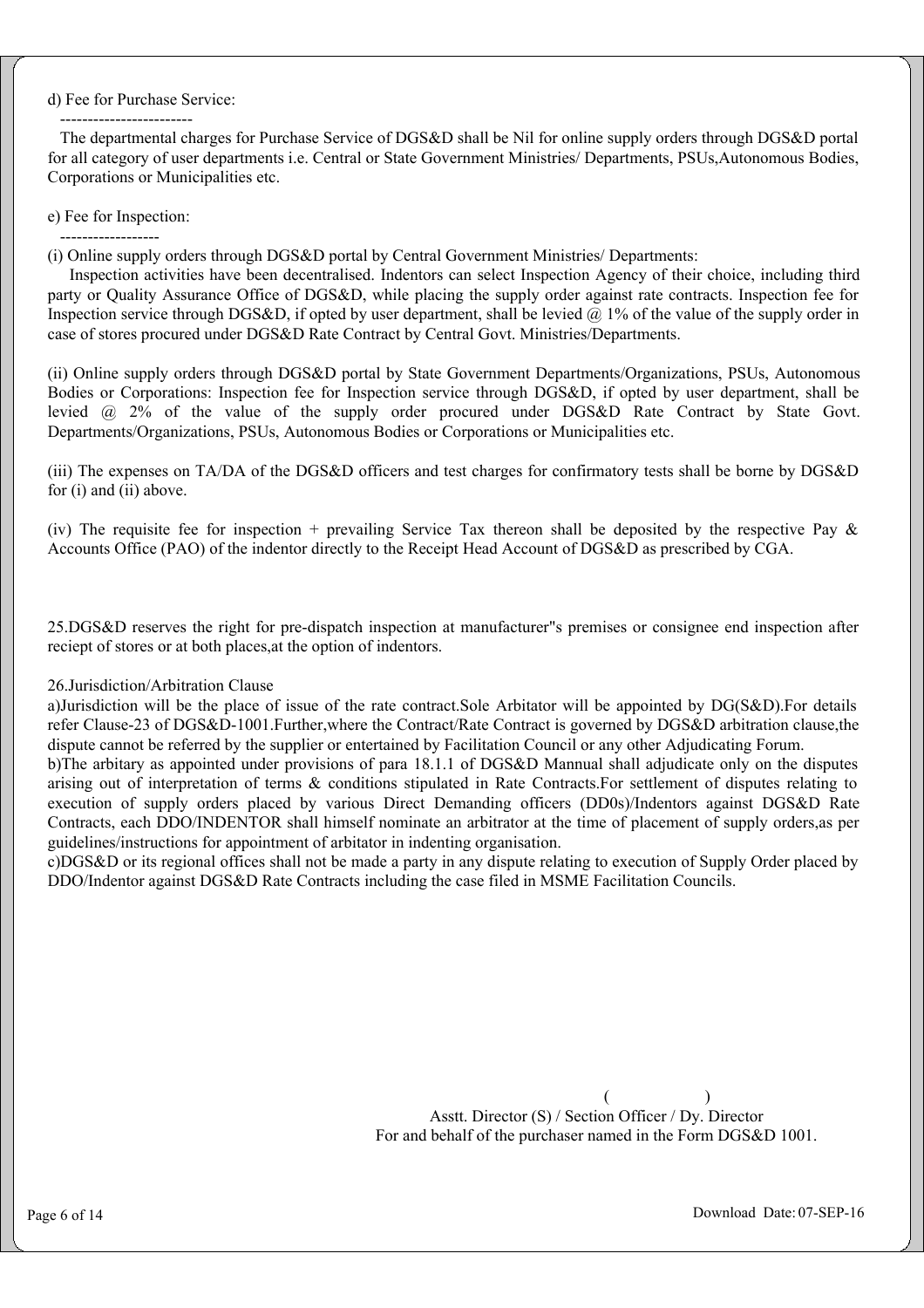All the R/C particulars including prices in respect of individual R/Cs are available on DGS&D website which can be accessed by all.The DGS&D website is http://dgsnd.gov.in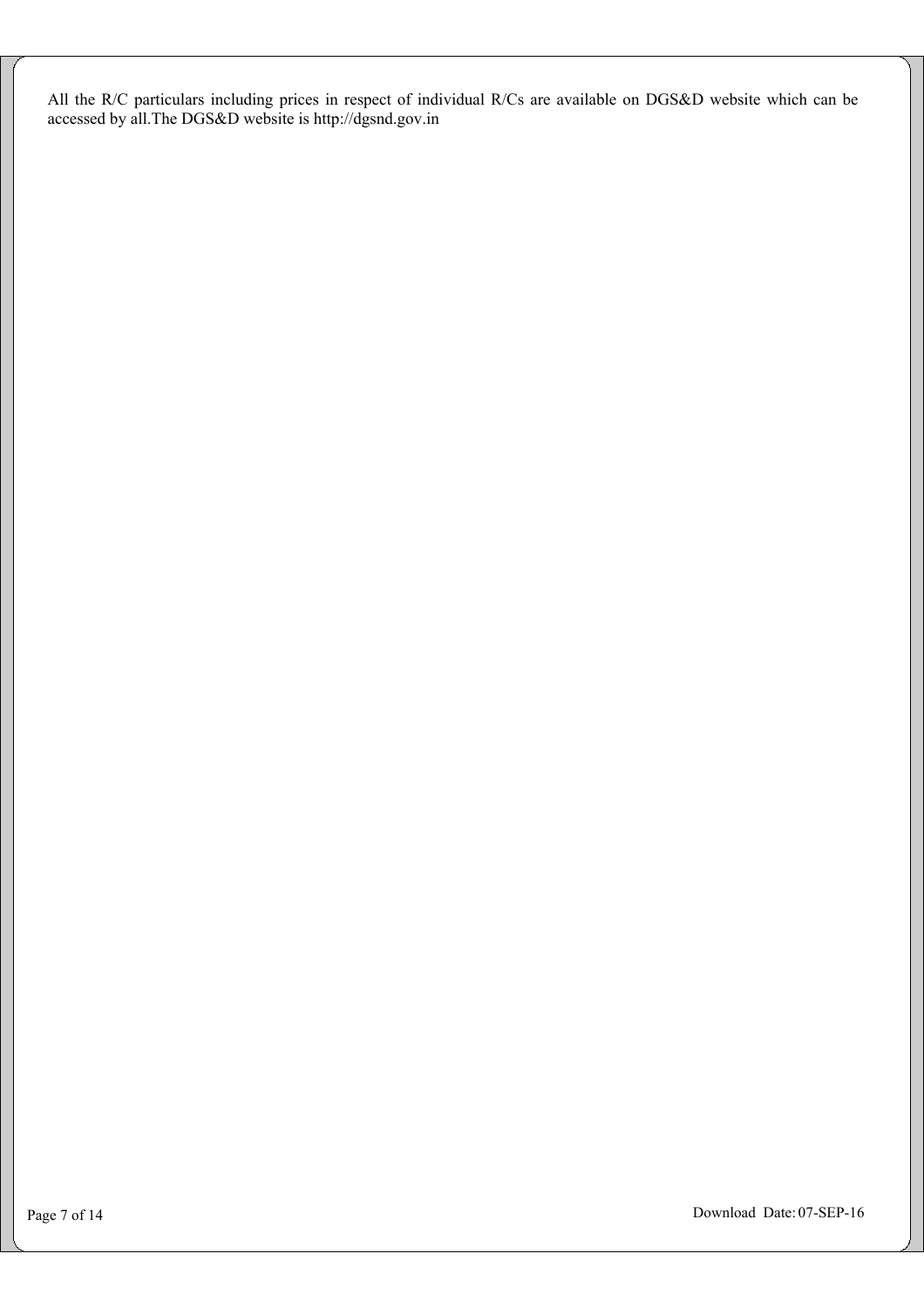### **SCHEDULE - B**

**Guaranty/Warranty Certificate : It is certified that the stores supplied are brand new,unused,non-refurbished and original and they full confirm to the technical specifications and description given in the subject Rate contract.It is further certified that the supplied stores are covered by the OEM Guaranty/Warranty as per the Subject Rate Contract. TEST REPORTS FOR REGISTRATION AND ACCEPTANCE OF GOODS:**

In case of products having satisfactory test reports from International Laboratory Accreditation Cooperation (ILAC) or their worldwide affiliated/recognized labs or NABL approved labs, it would be sufficient to consider the products of requisite quality for acceptance without insistence for any further testing pursuant to DGS&D Manual Correction Slip No. 38 dated 18-12-2012.

#### **Other Information**

1. The Models mentioned in Clause-5 under Schedule-A may be read as under:-

Item No.4:

Model No. RTH Scope - 100 MHz, 2 Ch, Sampling Rate 5 GS/s, Memory 500 KSa With 2 Nos 500 MHz, 600 V CAT IV voltage probe & Digital Multimeter, 1 No 600 V test lead alongwith Software, Carrying case & 36 Months Warranty as Standard.

Item No.5

Model No.RTH Scope - 200 MHz, 2 Ch, Sampling Rate 5 GS/s, Memory 500 KSa With 2 Nos 500 MHz, 600 V CAT IV voltage probe & Digital Multimeter, 1 No 600 V test lead alongwith Software, Carrying case & 36 Months Warranty as Standard.

Alternate Model No.RTH Scope - 350 MHz, 2 Ch, Sampling Rate 5 GS/s, Memory 500 KSa With 2 Nos 500 MHz, 600 V CAT IV voltage probe & Digital Multimeter, 1 No 600 V test lead alongwith Software, Carrying case & 36 Months Warranty as Standard..

2. Payment Terms:-

(a) Green Channel Firms : 90% against provisional receipt of stores by consignee, after delivery of stores by Green Channel firms on self-certification with OEM warranty / Guarantee certificate and balance 10% on acceptance of stores by consignee within 60 days of receipt of stores.

Note: Provisional Receipt of stores by consignee are to be given on copy no. 1 of the I-Note for initial payment of 90% or 80% as the case may be, followed by acceptance of stores certificate to be given by consignees on copy no. 2 & 5 of I-Notes for balance 10% or 20% payments as the case may be.

3. Country of Origin: Germany.

4 Name & Address of the Foreign Manufacturer :-

M/s.Rohde and Schwarz GmbH and Co KG Muehldorfstrasse 15 81671 Munchen Germany

5. Warranty Terms : The period of Guarantee / warranty would be 36 months from the date of receipt of stores by consignee. Once the user Department/Consignee states/writes that the goods supplied are defective/not functioning properly, it must be obligatory on the part of the supplier to immediately, not later than 7 days, attend to it by way of rectification/repair or replacement of the goods, without any questioning or pretexts on any ground. There shall be no scope of questioning the user department/consignee or resorting to any kind of verification or joint inspection in this regards, pursuant to DGS&D Manual Correction Slip No.37 dated 18.12.2012.

6. Demonstration will be carried out free of cost.

7. No assistance for import of finished product or raw material will be provided.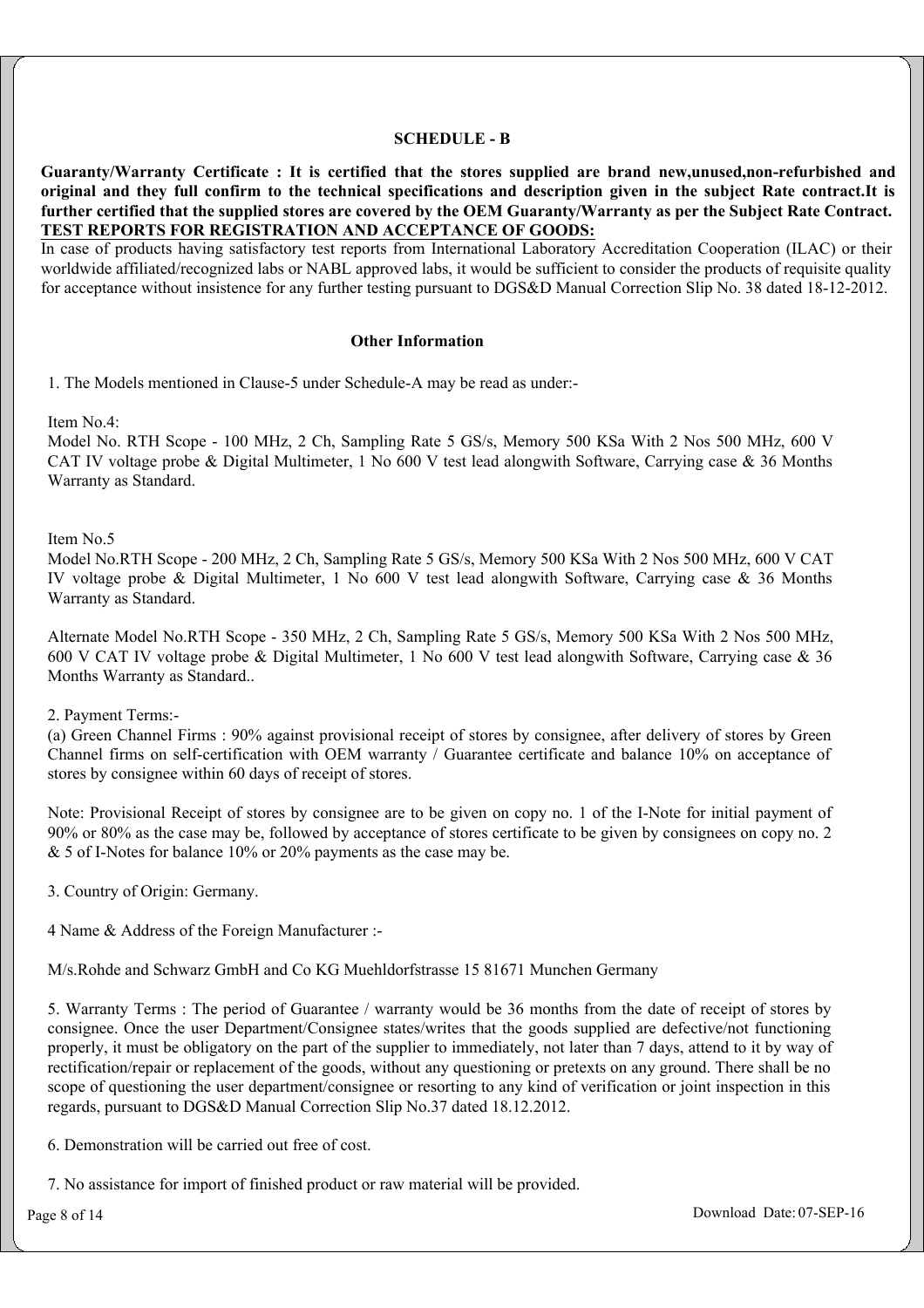8. End User Certificate: Please note that End User Certificate is required for all products. Delivery shall be subject to approval of end user certificate by M/s. Rohde and Schwarz GmbH and Co KG.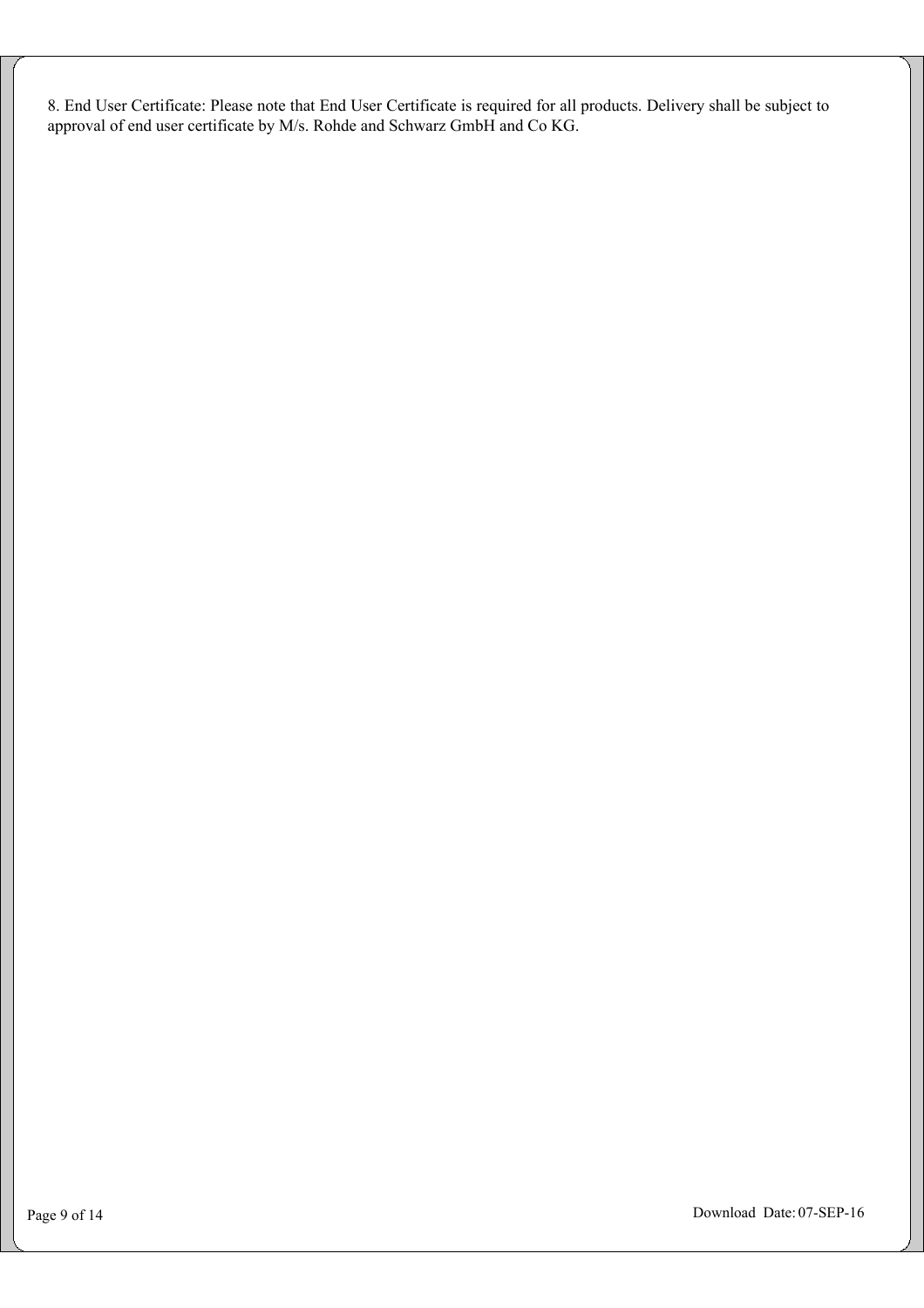### **ANNEXURE**

| Suppliers shall possess acceptance test facilities at the place of inspection<br>$1$ .<br>as<br>under:                                                                                                                                                                                                                                                                                                                                            |
|---------------------------------------------------------------------------------------------------------------------------------------------------------------------------------------------------------------------------------------------------------------------------------------------------------------------------------------------------------------------------------------------------------------------------------------------------|
| Note : 10% samples shall be drawn for acceptance test.                                                                                                                                                                                                                                                                                                                                                                                            |
| (a) Verification of all features and functional performance of the instrument.<br>(b) High Voltage test at twice the measurable AC/DC voltage +1000 V except for<br>item under schedule 1.<br>(c) One out of every 100th cumulative instrument shall be tested for operating<br>condition test in firm's lab or at any govt lab if facility for the test<br>is not available with the firm. Test procedure for this test shall be as<br>follows:- |
| (i) Testing Instrument shall be kept in the ON condition at 0 deg Celsius<br>for                                                                                                                                                                                                                                                                                                                                                                  |
| hours as per IS: 9000 (PtII/Sec4) -1977- reaffirmed in 2007.<br>(ii) Testing Instrument shall be kept in the ON condition at 40/50/55 deg<br>Celsius                                                                                                                                                                                                                                                                                              |
| (as applicable) for 4 hours as per IS: 9000 (PtIII/Sec 5)-1977- reaffirmed<br>in 2007.                                                                                                                                                                                                                                                                                                                                                            |
| (iii) Testing Instrument shall be kept in the ON condition at 40 deg Celsius<br>at 75% RH for 4 hours as per IS: 9000 (Pt V/Sec 2) -1981- reaffirmed in<br>2007                                                                                                                                                                                                                                                                                   |
| (to the extent applicable to achieve 4 hours conditioning as above).                                                                                                                                                                                                                                                                                                                                                                              |
| During last half an hour of conditioning of each of above tests the<br>accuracy of instrument under test shall be checked and the results shall be<br>satisfactory. If the accuracy cannot be checked inside the chamber, same can be<br>done immediately after taking it out from the chamber.                                                                                                                                                   |
| 2. (a) Type test reports shall be for one sample of each type/rating. Type tests<br>shall                                                                                                                                                                                                                                                                                                                                                         |
| consists of verification of all the features & functional requirements<br>including safety category test as specified for EACH item & environmental                                                                                                                                                                                                                                                                                               |
| tests.<br>(b) Type test reports shall be from a Central Govt. Lab / International                                                                                                                                                                                                                                                                                                                                                                 |
| Laboratory<br>Accreditation Corporation (ILAC) or their worldwide affiliated/recognized<br>labs $/$                                                                                                                                                                                                                                                                                                                                               |
| NABL approved labs as per the DoC correction slip no. 38 dated 18/12/2012<br>оf                                                                                                                                                                                                                                                                                                                                                                   |
| DGS&D Manual in conjunction with the P&C Circular no. 71 dated:29/10/2014<br>and                                                                                                                                                                                                                                                                                                                                                                  |
| the same shall also be required at the time of registration and inspection.                                                                                                                                                                                                                                                                                                                                                                       |
| 3.<br>The environmental tests sequence shall be as under:                                                                                                                                                                                                                                                                                                                                                                                         |
| (a) Dry Heat<br>: For 16 hrs. at a temp. of 55 degree C in accordance<br>with IS:9000/part-3/section-5/1977 (reaffirmed in<br>$2007$ ).                                                                                                                                                                                                                                                                                                           |
| (b) Cold Test<br>: For 4 hrs. at a temp. of -20 degree C in accordance<br>with IS:9000/part-2/section-4/1977 (reaffirmed in<br>$2007$ .                                                                                                                                                                                                                                                                                                           |
| (c) Damp Heat (Cyclic) Test : For 2 Cycles of 24 h each at a temp. of 40 degree C<br>&                                                                                                                                                                                                                                                                                                                                                            |
| Download Date: 07-SEP-16<br>Page 11 of 14                                                                                                                                                                                                                                                                                                                                                                                                         |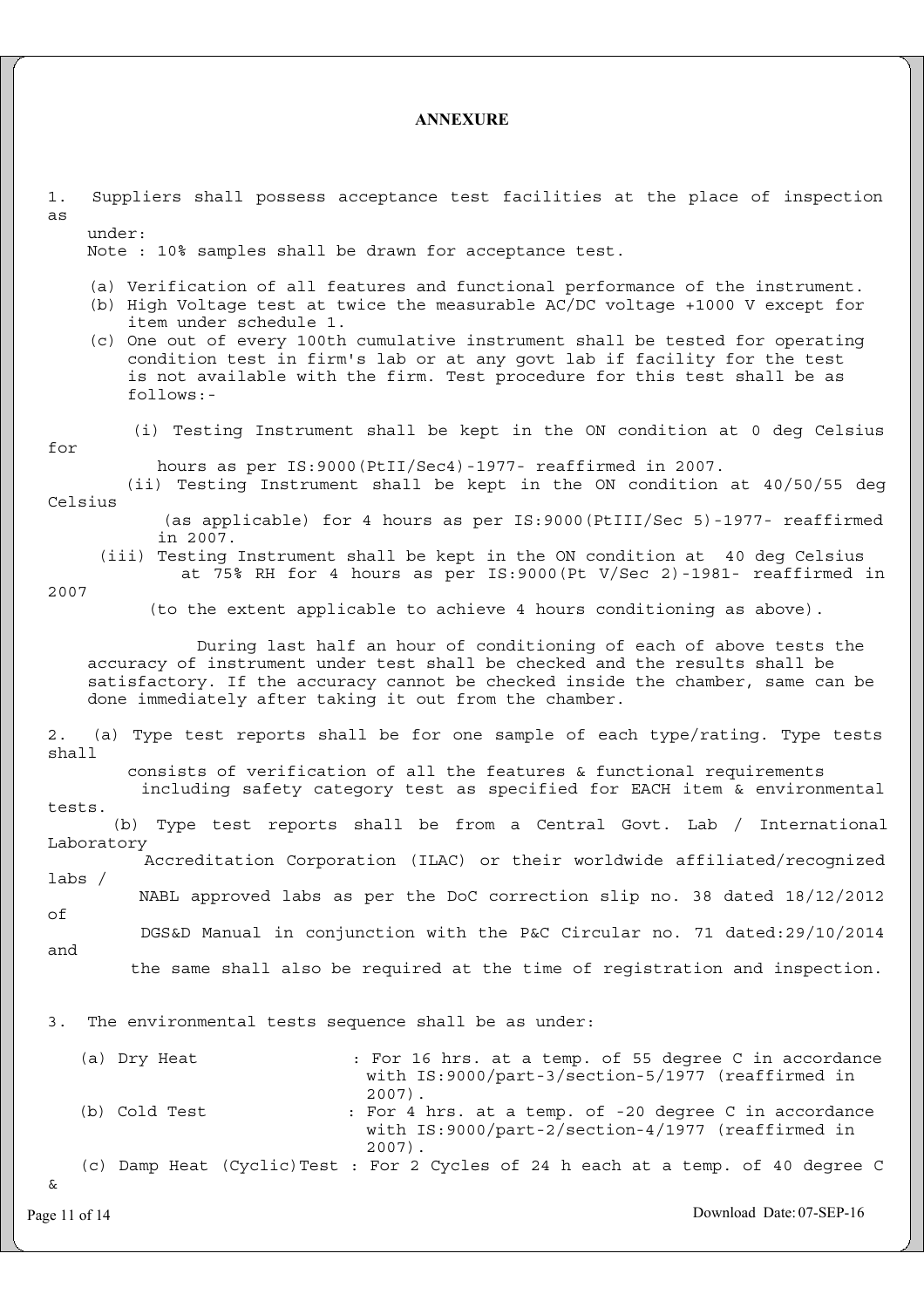95% RH in accordance with IS:9000/part-5/section-1/ 1991 (reaffirmed in 2007). After environmental conditioning sequence 3a, 3b& 3c as above and a recovery period of two hours, the instrument shall be checked for complete functional parameters, which should be with in limits. 4. UL/ CSA/ TUV/ CE certificate is also to be furnished. 5. The OEM test report should be from the manufacturer on their letter-head duly stamped by them and counter-signed by the Indian supplier. 6. A tolerance of  $(+/-)$  5 counts is admissible in accuracy wherever applicable. 7. The firm shall supply duly calibrated equipment and also produce the master calibrator at the time of inspection and registration for necessary verification by QA officer at time of inspection. The same master calibrator can be used by QA officer at the time of registration. 8. The firms shall also comply with the provisions of Gazette of India Notification No. S.O. 2357(E) dated 07.09.2012, issued by Department of Electronics and Information Technology to be read in conjunction with Gazette of India, Extraordinary Notification No. part II, Section 3, Sub Section ii Dated : May 11, 2015 of Ministry of Commerce and Information Technology (Department of Electronics and Information Technology), if applicable. Hand Held Oscilloscope with inbuilt Multimeter A. 100 MHz Hand Held Battery Operated Oscilloscope cum Multimeter 1. General : Hand Held, rugged for automatic measurement, autoset Feature, Cursor measurements and waveform setup Memories 2. Real Time Bandwidth : DC-100MHz simultaneous on all channels 3. No. of Channels : Isolated 2 channel oscilloscope and 1 DMM 4. Real Time Sample Rate (Max.) : 500 MS/s per Channel 5. Record Length : 10 K samples 6. Vertical Resolution : 8 bits 7. Vertical Sensitivity : 2.5 mV/div to 50V/div 8. Time Base Range (Scope Mode) : 5ns/div to 4 sec/div 9. Trigger Type  $\begin{array}{ccc} 9. & Trigger \\ 10. & Cursor Measurement \\ \end{array}$  : Vertical and Horizontal : Vertical and Horizontal Cursor 11. Automatic Measurement : 20 Parameters 12. Display : Color LCD display<br>13. Automatic Data Capture : Automatic & Contin : Automatic & Continuous capture of Datalogging/ trend Plotting 14. Multimeter Mode : 5000 count Dual input True RMS, Frequency Continuity, Diode.<br>: 600V DC 15. DC Voltage (Max) : 600V DC<br>16. AC Voltage (Max) : 600V AC<br>17. Resistance (Max) : 30M ohm 16. AC Voltage (Max) : 600V AC 17. Resistance (Max) : 30M ohm 18. Memory (Save & Recall) : 10 Waveforms & Setups 19. PC interfaces and PC software : USB/RS 232 20. Line Power : 220V AC, 50Hz

Page 12 of 14 Download Date: 07-SEP-16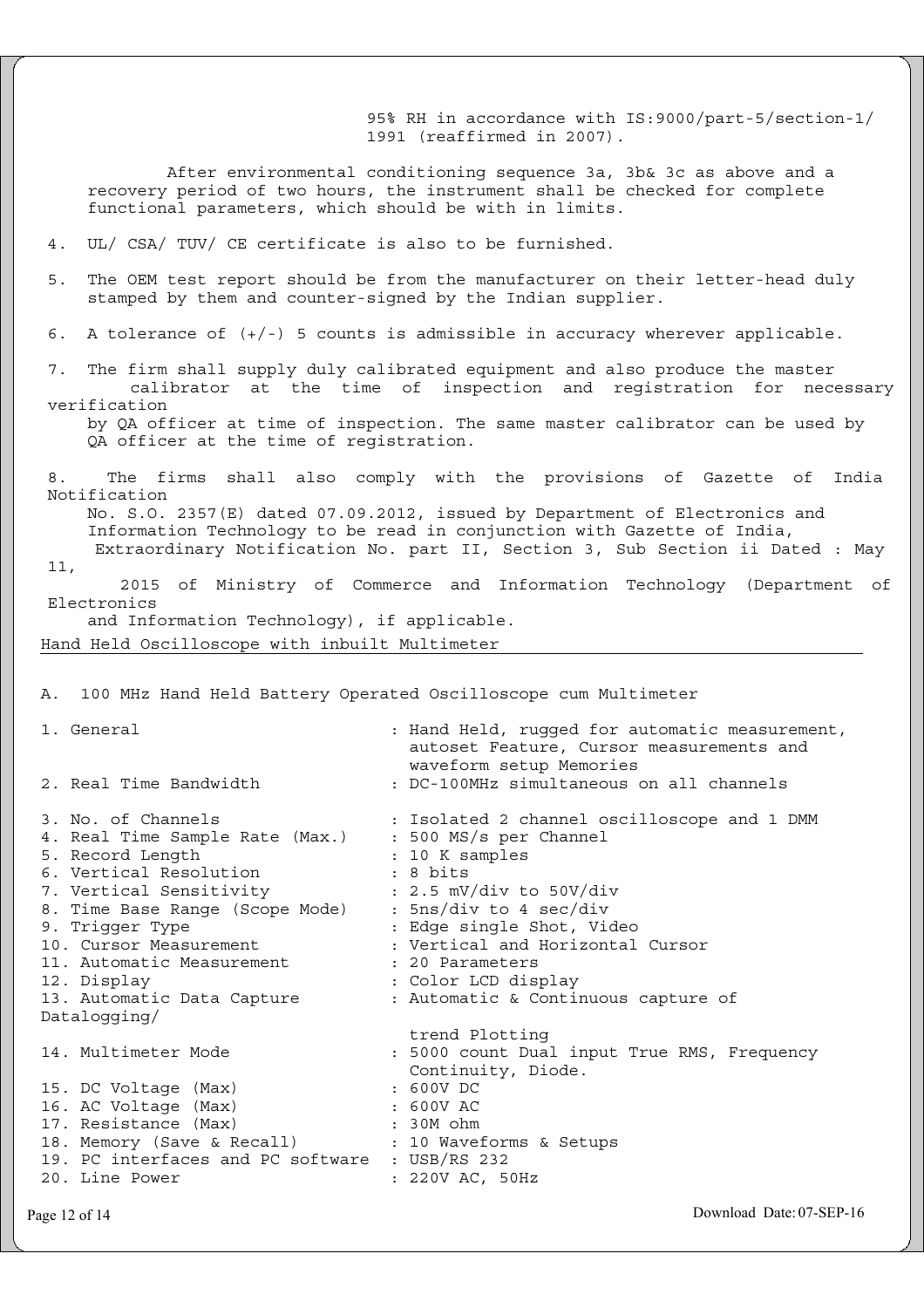21. Battery Power : Nimh / Li-lon Battery, Battery operation time 3 hrs. 22. Safety : CAT III; 600 V or better 23. Weight : Max. 2.5 Kg 24. Operating Condition : 0 to 50 deg C. 25. Standard Accessaries : 10:1 Voltage Probes (2nos.), Power Adaptor, Battery Pack, USB Cable, DMM Test Lead, Calibration Certificate B. 200 MHz Hand Held Battery Operated Oscilloscope cum Multimeter 1. General : Hand Held, rugged for automatic measurement, autoset Feature, Cursor measurements and waveform setup Memories 2. Real Time Bandwidth : DC- 200MHz simultaneous on all channels<br>3. No. of Channels : Isolated 2 cannel oscilloscope and 1 DMM : Isolated 2 cannel oscilloscope and 1 DMM 4. Real Time Sample Rate (Max.) : 165/8 per Channel<br>5. Record Length : 10 K samples 5. Record Length : 10 K samples 6. Vertical Resolution : 8 bits 7. Vertical Sensitivity : 2.5 mV/div to 50V/div 8. Time Base Range (Scope Mode) : 2ns/div to 4 sec/div 9. Trigger Type  $\qquad \qquad :$  Edge single Shot, Video 10. Cursor Measurement : Vertical and Horizontal Cursor 11. Automatic Measurement : 20 Parameters 12. Display : Color LCD Display 13. Automatic Data Capture : Automatic & Continuous capture of Datalogging/ trend Plotting 14. Multimeter Mode : 5000 count Dual input True RMS, Frequency Continuity, Diode.<br>: 600V DC 15. DC Voltage (Max) : 600V DC<br>16. AC Voltage (Max) : 600V AC 15. DU voltage (Max)<br>16. AC Voltage (Max) 17. Resistance (Max) : 30M ohm 18. Memory (Save & Recall) : 10 Waveforms & Setups 19. PC interfaces and PC software : USB/RS 232 20. Line Power : 220V AC, 50Hz 21. Battery Power : Nimh / Li-lon Battery, Battery operation time 3 hrs. 22. Safety : CAT III; 600 V or better 23. Weight : 2.5 Kg 24. Operating Condition : 0 to 50 deg C. 25. Standard Accessories : 10:1 Voltage Probes (2nos.), Power Adaptor, Battery Pack, USB Cable, DMM Test Lead, Calibration Certificate